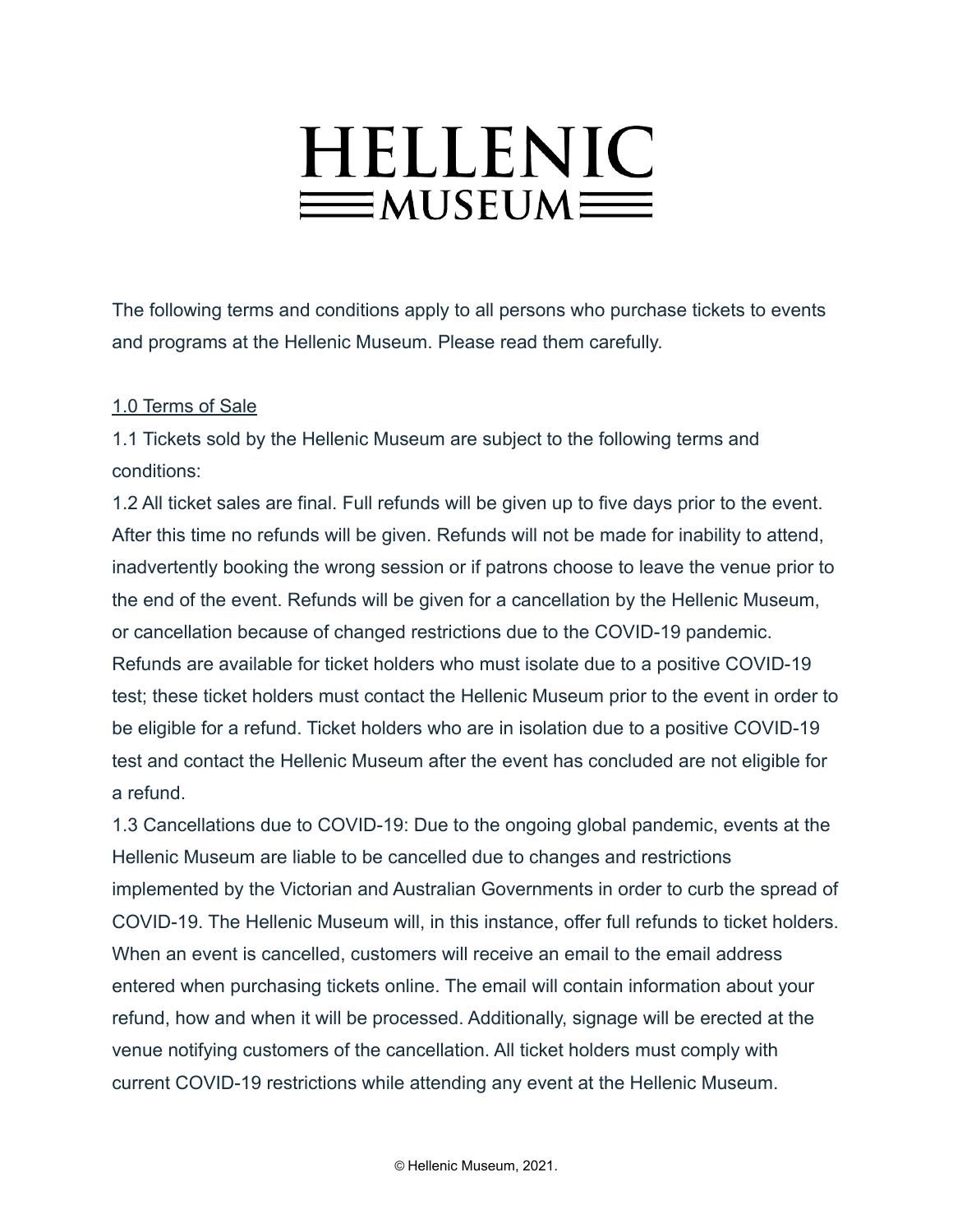1.4 Staff working at the Hellenic Museum on the day of the event are not able to provide refunds.

1.5 GST will apply to all goods and services supplied through this site.

# 2.0 Conditions of entry

2.1 All patrons must have a valid ticket and be able to present it on request. Patrons who purchase a 'concession' ticket must, upon request, present a valid concession card. Concessions accepted include student cards, seniors' cards and health care cards.

2.2 Late arrival may result in non-admittance. Doors typically close 20 minutes after an event begins, patrons will not be admitted after this time and tickets will be forfeit. 2.3 Children, if present, must be supervised by a parent or guardian at all times.

2.4 Please remember to turn off your phone and all other electronic devices before the event.

2.5 Please be considerate to others before, during and after events.

2.6 We may ask you to shift seats to ensure the event runs smoothly.

2.7 We also reserve the right to refuse or end admission to any visitor.

2.8 Please keep an eye on your belongings – we can take no responsibility for personal items left on the premises during or after events.

# 3.0 Privacy and access

3.1 Any personal information that the Hellenic Museum collects from your use of this web site will be maintained in accordance with Hellenic Museum's privacy policy. 3.2 The Hellenic Museum may refuse access to this web site at any time in its sole discretion.

3.3 Events at the Hellenic Museum occasionally attract some media interest. By purchasing your ticket and/or attending the event you are agreeing for your name, photograph and/or footage of you to be used for promotional or advertising purposes.

# 4.0 Variation